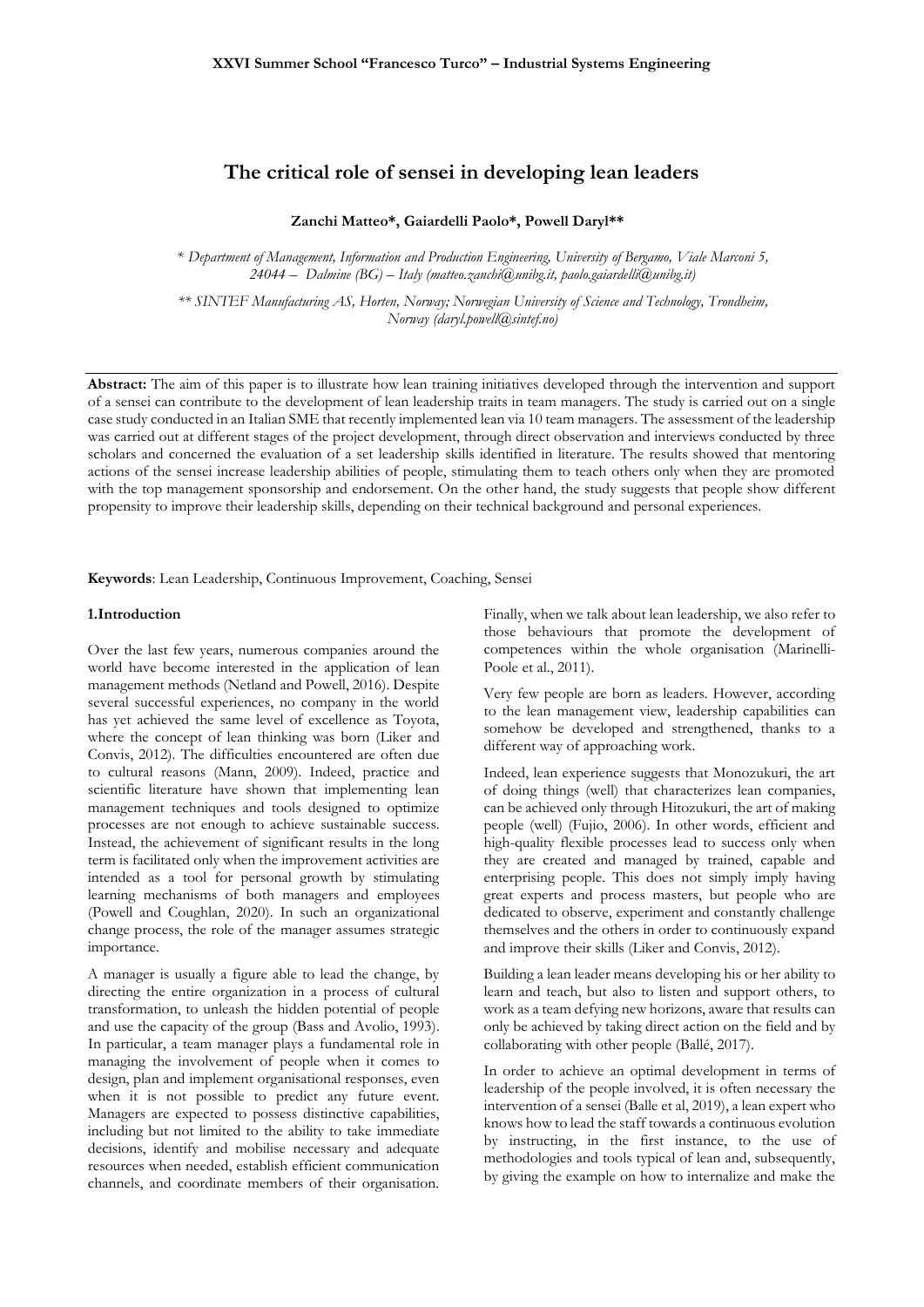ideology of continuous improvement as their own (Emiliani and Stec, 2004), so that each person can then become example for their colleagues.

Nevertheless, the sole intervention of a sensei is not always sufficient to develop people's leadership skills, as these can be strongly influenced by the organisational context in which managers operate (Wright and Geroy, 2001), and by the personal background and character disposition of each individual (Elnaga and Imran, 2013). There are therefore other factors that may lead people to different results in the development of their leadership skills. Thus, there is a need to understand what these factors are in order to avoid that sensei's actions are rendered in vain.

On these premises, the aim of this paper is to show, through a case of a lean manufacturing implementation project in an Italian SME, what measures have to be taken in the development of lean projects to stimulate team managers to build their leadership skills, leading to a real cultural transformation of the whole company.

This paper is organized as follows. In the next section the research design and methodology are presented. Section 3 reports theoretical background while the case study is presented in Section 4. The main outcomes are described and discussed in section 5. Finally, last section ends the paper with conclusions and future research directions.

# **2. Research design and methodology**

As the aim of this research is to understand to what extent lean thinking principles developed through a sensei and enhanced by the top management might contribute to the development of individual leadership skills, a case study approach was considered the most appropriate research method to follow. In particular, a single case study was selected, as it is recognised the best way to understand how individual characteristics can act as mediator for the development leadership skill, thus avoiding any contextual influence (Dyer and Wilkins, 1991).

The study was conducted adopting a two-step process. In the first stage, a literature review on scientific papers was carried out to underpin the concept of leadership in lean companies. The experience gained during this stage was useful to accumulate the necessary information to come up with a list of factors affecting a lean leader.

The list was then adopted to assess the level of leadership of 10 people operating in the same company and involved in a lean project as team managers. The analysis was carried out by 3 senior researchers with a multi-year experience in lean manufacturing.

Leadership skills of each team manager were assessed by researchers on a 5-point Likert scale (1: very dissatisfied; 5: very satisfied). In particular, the assessment considered the achieved leadership skills in relation to both selfdevelopment and that of others. The assessment was carried out by each researcher independently and based on direct observations and semi-structured interviews. Subsequent meetings allowed for the resolution of any discrepancies among the evaluations, thus leading to a common judgement. The assessment was conducted at the beginning and at the end of the project.

#### **3. Literature review**

In line with the theme regarding the centrality of people, in organisations implementing lean management, leadership acquires a profoundly different meaning other than the conventional, transactional or situational one (Netland et al., 2019). Not only because it concerns and involves all the levels of the company organisation, starting from the frontline teams up to the top management (Pullin, 2002), but also because it deals with a new way of interpreting the role of a manager. According to Toyota, the team manager is not necessarily a person who possesses charisma, but rather a human being who sees opportunities for improvement in himself and others. Therefore, a lean leader is able to rapidly change by learning from its mistakes and from the others. In summary, leadership in lean organizations assumes a transformational perspective (Keiser, 2012), defined as an influencing action that communicates an operational vision, inspires and motivates towards the achievement of shared outcomes and is most effective at times that are out of the ordinary. Whoever embodies this leadership at company level, displays the ability to take supportive actions aimed at integrating people and systems through a perspective that transcends mere change management, to aim for a collective search of technical innovations. Moreover, in accordance with the principles of the Toyota Way, a manager maintains a clear vision of the company's objectives over time and, by actively participating and collaborating to optimise processes with the help of appropriate tools and methods, it is able to align its personal goals with the company objectives (Rother, 2009).

A lean leader can only be formed through cycles of improvement that address four main perspectives:

- Commitment towards personal development. The greatest capacity of a lean leader is the ability to improve itself and his skills. However, he cannot do it alone, but needs a sensei who continually challenges and leaves space for improvement (Spear, 2004);
- Mentoring and developing others. It is essential for a lean leader to provide training for all the people, not just the best or those relying on it (Bozdogan et al., 2000). For Toyota, the results achieved by followers are the unique measure of a manager's success (Liker and Convis, 2012).
- Support daily improvement. A lean leader must ensure that its teams are able to develop kaizen, either for maintaining operations or processes improvement (Dombrowski and Mielke, 2013). Crucially important is the way a manager proposes kaizen: actually it cannot be imposed, but must be taught and encouraged starting from the shopfloor.
- Aligning the efforts made to implement kaizen with the corporate vision to get ever closer to the final goal (Liker and Convis, 2012).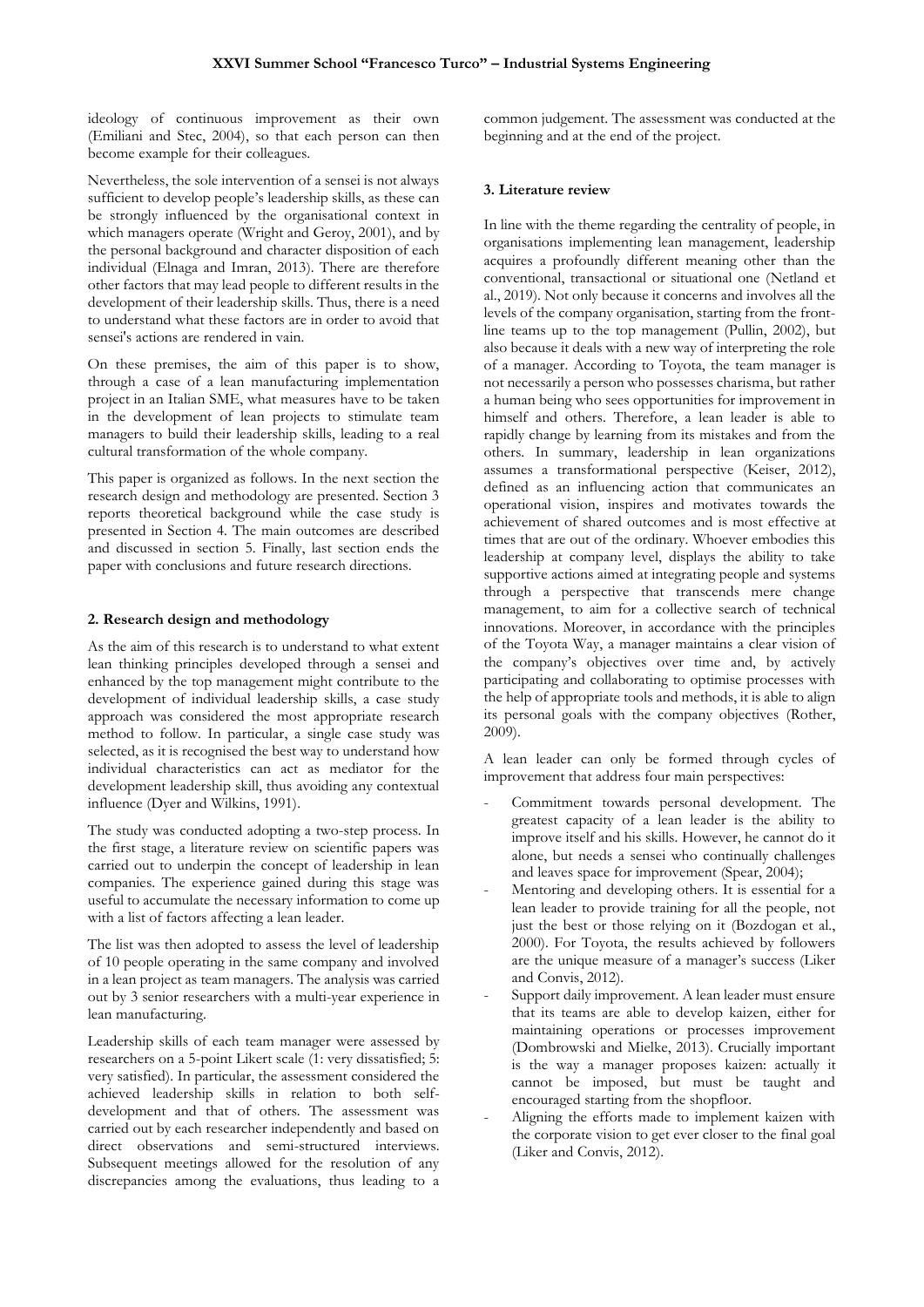Consistently, being an effective team manager requires distinctive skills, which are summarised in Table 1.

of reasoning, which can be limiting under certain circumstances (Liker, 2004).

| Table 1: Lean leadership skills |                                                                                                                                                                                                                                                          | Motivation                                                                                                                                                                                                                                                                                                                                                                                                                                                                                                                                                                                                                             | Motivate people to allow the group<br>to pursue the set objectives, thus<br>enabling the success of the project                                            |
|---------------------------------|----------------------------------------------------------------------------------------------------------------------------------------------------------------------------------------------------------------------------------------------------------|----------------------------------------------------------------------------------------------------------------------------------------------------------------------------------------------------------------------------------------------------------------------------------------------------------------------------------------------------------------------------------------------------------------------------------------------------------------------------------------------------------------------------------------------------------------------------------------------------------------------------------------|------------------------------------------------------------------------------------------------------------------------------------------------------------|
| Leadership<br>skills<br>Active  | Description                                                                                                                                                                                                                                              |                                                                                                                                                                                                                                                                                                                                                                                                                                                                                                                                                                                                                                        | (Doeleman et al., 2012).                                                                                                                                   |
|                                 |                                                                                                                                                                                                                                                          | Observation<br>and reflection                                                                                                                                                                                                                                                                                                                                                                                                                                                                                                                                                                                                          | Continuous observation to enable a<br>and<br>coherent<br>conscious<br>more<br>reflection on the real causes of a<br>problem (Spear, 2004).                 |
| listening                       | Listening themselves and the co-<br>workers<br>in<br>appreciative,<br>an<br>comprehensive and sincere way,<br>both with regard to proposals and<br>criticisms (Waldman et al., 1998).                                                                    | Planning                                                                                                                                                                                                                                                                                                                                                                                                                                                                                                                                                                                                                               | Plan a project from the macro-<br>phases down to the individual<br>activities carried out by each<br>employee (Dennis, 2006).                              |
| Alignment to<br>targets         | Define<br>the<br>specific<br>project<br>objectives by aligning them with<br>those of other ongoing projects and<br>main corporate<br>objective<br>the<br>(Poksinska et al., 2013).                                                                       | Problem<br>analysis                                                                                                                                                                                                                                                                                                                                                                                                                                                                                                                                                                                                                    | deep insight into<br>Develop<br><sub>a</sub><br>problem, reflecting carefully and<br>persistently until the real causes are<br>understood (Liker, 2004).   |
| Communic-<br>ation              | Communicate information correctly,<br>in both form and timing, to the team<br>members (Lakhsman, 2006)                                                                                                                                                   | Understanding<br>the situation                                                                                                                                                                                                                                                                                                                                                                                                                                                                                                                                                                                                         | Understand each situation and weigh<br>your behaviour in accordance with it,<br>managing possible conflict situations<br>(Schein, 2010; Aij et al., 2015). |
| Decision and<br>action          | Make decisions slowly through<br>consensus, considering all options<br>and points of view, but implement<br>solutions quickly (Liker, 2004).                                                                                                             | 4. The case study<br>The study case concerns a company located in Italy, leader<br>in the design, engineering and production of industrial<br>moulds for various sectors. In the second half of 2018, the<br>company decided to undertake some reorganisation<br>projects according to the principles of lean manufacturing<br>in one of its various factories across Europe. Given the size<br>of the project and the top management's desire to involve<br>the entire factory staff (consisting of around 60 production<br>operators and 20 from the technical area), the improvement<br>activity was configured in 10 sub-projects. |                                                                                                                                                            |
| Delegation                      | Assign part of the work to others,<br>according to their relative strengths<br>and weaknesses so that each person<br>is valued according to his abilities,<br>and foster professional growth at the<br>same time (Delbridge, Lowe, and<br>Oliver, 2000). |                                                                                                                                                                                                                                                                                                                                                                                                                                                                                                                                                                                                                                        |                                                                                                                                                            |
| Empowerment                     | Increase the number and type of<br>own activities, so as to increase self-<br>responsibilities<br>time,<br>over<br>broadening horizons (Albrecht and<br>Andreetta, 2011).                                                                                | For each sub-project a working team was created,<br>coordinated by a manager chosen by the group itself and<br>supervised by a lean management expert, external to the<br>organisation. The overall project coordination remained in<br>charge of the plant manager, who took and declared its total<br>responsibility towards the Board of Directors and the<br>company employees during two official plenary meetings,<br>organised respectively for the project launch and closure.                                                                                                                                                 |                                                                                                                                                            |
| Logic "out of<br>the box"       | Evaluate all possible solutions to a<br>problem, even the most unlikely<br>ones, while avoiding fixed patterns                                                                                                                                           | In compliance with the general objectives, i.e. operational<br>performance improvement and personnel training on lean<br>management, some initiatives were set up to foster the level                                                                                                                                                                                                                                                                                                                                                                                                                                                  |                                                                                                                                                            |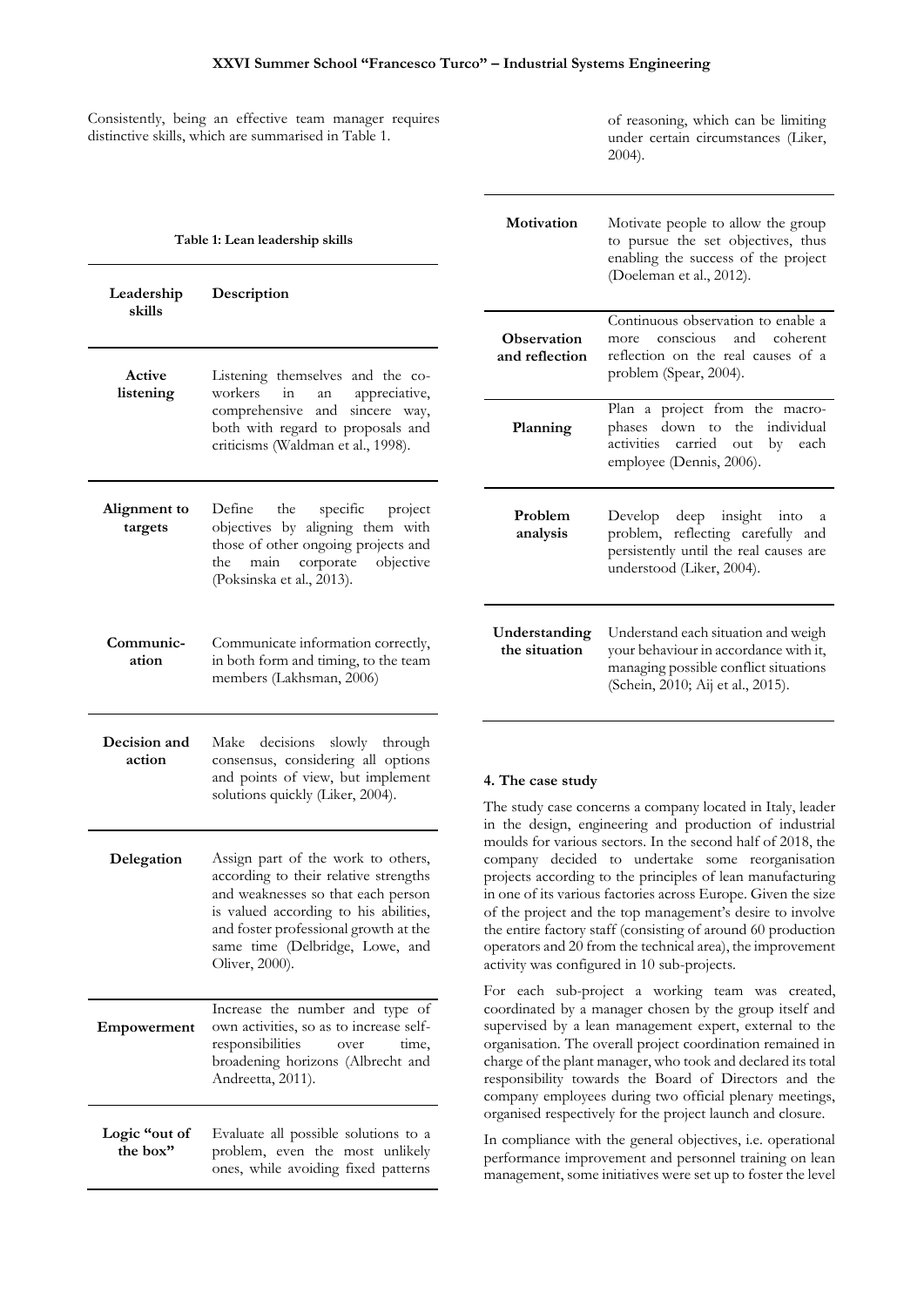of leadership of operators. Firstly, it was decided to train each team manager and his group in a short training course, during which the main lean methodologies and tools were presented. The external expert was then paired with each team manager to instruct and help it in the design and handling of lean planning tools (including A3 sheets and PDCA), and to support it in the organization and management of project meetings and subsequent followups, including the drafting of project documentation, which was made available to everyone in dedicated areas of the shopfloor. As soon as the project team became more proficient in the use of lean management tools and methods, the support of the external expert was gradually reduced. The expert left completely once the group had achieved sufficient decision-making autonomy to even question the rules initially formulated by the expert himself. A dedicated room (Obeya room) was also created for the meetings, held on a daily basis but very short in duration, and was equipped with all the documentation and technical support needed to facilitate dialogue between team members. The room was placed directly in the production area to facilitate direct access to the departments where observations and problem analyses could be carried out. The Obeya room was also used for coordination meetings between the various managers and the Plant Management. In this case as well, the logic adopted was the same as the one used for the meetings of the single projects, but the roles of the managers were inverted from coordinators to team members, while the position of coordinator was now held by the Plant Management. In particular, during these meetings the management emphasised openness to dialogue and constructive criticism, the effort to reconcile different ideas in order to arrive to shared choices and transparent communication on the general project objectives. Furthermore, the meetings provided an opportunity for the management to issue, as the overall project progressed, new and increasingly challenging tasks to the various team managers, pointing out the importance to do so in relation to each one's abilities and predisposition, triggering a shift from mere coordination to the integration (coordination with collaborative qualities) of the team members.

#### **5. Results and discussion**

About a year and a half after the start of the project, it was possible to make an assessment of the progress of the leadership skills of each team manager.

As shown in Figure 1, not only did the overall level of leadership improve (+0,83 from 2,62 to 3,45), but all of the leadership perspectives for which the company had expressed a particular interest, demonstrating that team managers were able to challenge themselves with a willing attitude to embrace change in order to improve their own and their staff's skills.



**Figure 1: Level of leadership skills at the beginning and end of the project (evaluation of the whole sample)**

This has led each manager to become increasingly confident in his own abilities and to see every problem as a stimulus that feeds the process of striving for perfection, and as an opportunity for personal growth. This was possible because the top management proved to be visionary and proactive, supporting every action and respecting every choice (even the wrong ones) of the managers (Van Dyck et al., 2005). This has led to the creation of a calm and relaxed environment, where everyone can freely express their opinions and get involved (Van Dun et al., 2017). Furthermore, top management encouraged participation in decision making, involving each manager in the overall project coordination activities, opening up to dialogue and confrontation. Finally, top management acted by communicating clearly the purpose, objectives, responsibilities and progress of the project. These behaviours stimulated each team manager to do the same within their own team, as shown by the main indicators concerning active listening (+0,83 from 2,72 to 3,55), motivation (+0,77 from 2,61 to 3,38) decision and action (+0.66 from 2,72 to 3,38) and communication (+1.23 from 2,50 to 3,73). This created a ripple effect throughout the organisation, prompting each individual to open up to dialogue and active participation.

In addition to the proactive behaviour of the top management, it is important to emphasise the fundamental role played by the *sensei*, the competent, expert and authoritative figure who worked through daily and repeated action (Aij and Teunissen, 2017) together with each team manager to instruct and encourage to learn the techniques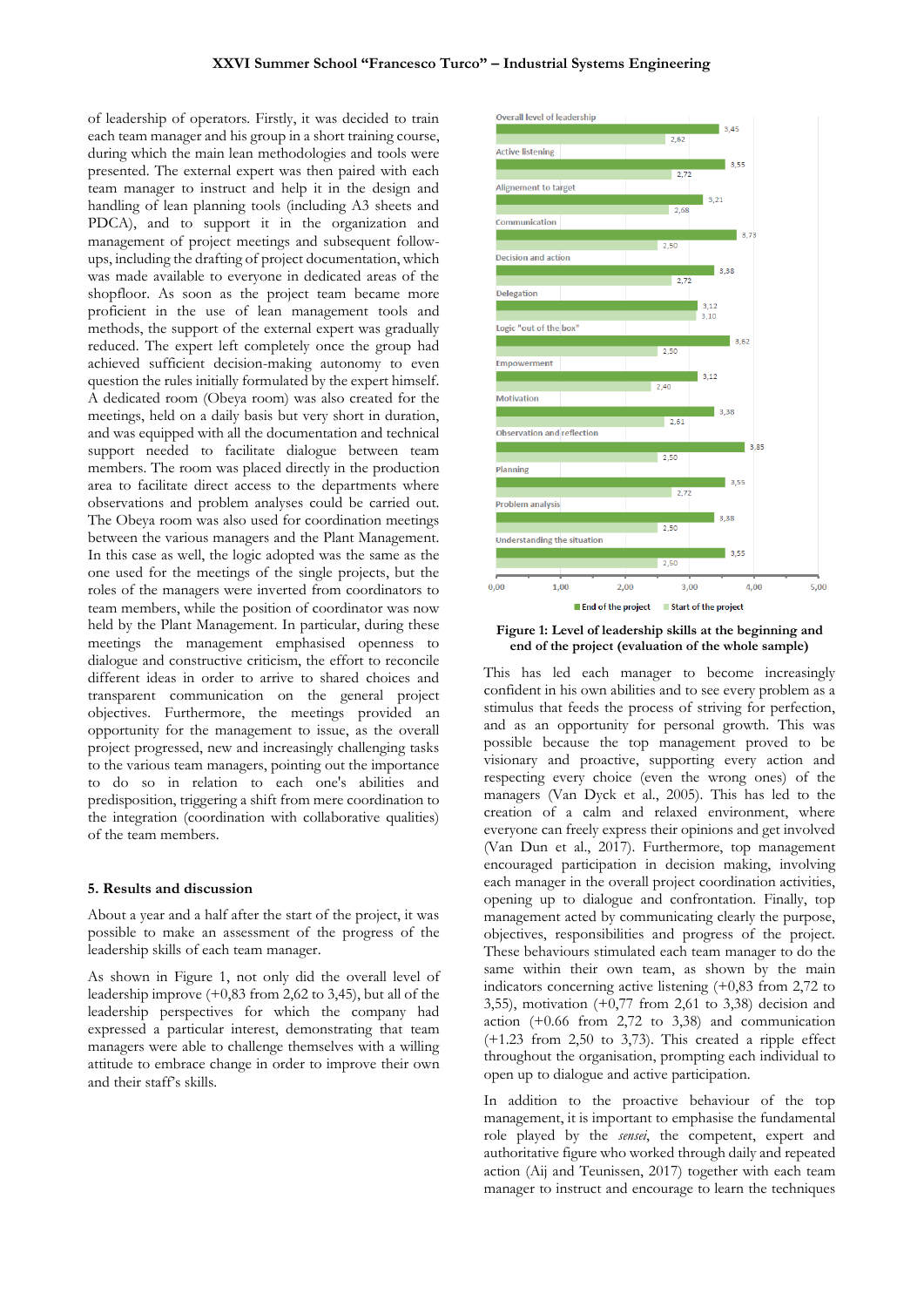and tools for process improvement and problem analysis as clearly evidenced by its relevant indicator, which rose from 2,50 to 3,38. Specifically, the sensei acted by helping each team manager to use the various tools directly on the field and in a timely manner, but also to manage time and group dynamics, in order to establish an increasingly open and proactive climate. The adoption of standardised approaches for planning and managing projects (A3 sheets and PDCA), combined with regular and constant organisation of coordination meetings for both individual and general projects, not only fostered a greater capacity of aligning operational actions to targets  $(+0.53$  from 2,68 to 3,21), and planning (+0,83 from 2,72 to 3,55), but further enhanced the propensity to share and dialogue, instilling in managers the kaizen routine and transferring this way of interpreting improvement also to their own team (Tortorella et al., 2019). On the other hand, the adoption of tools for the assignment of tasks and responsibilities, experimented in the general coordination meetings with the management, still did not have the hoped-for effects, namely the boosting of the principle of delegation. The impetus from above was given to encourage the awareness that assigning each person a task also in relation to their distinctive characteristics and personal aspirations, not only facilitates the achievement of better results in less time, but also helps the team manager to get to know the people around him better, encouraging them to get involved and to commit themselves (Rother, 2009; Spear, 2004). Unfortunately, this vision has not yet been interiorized by the team managers and spread to the working groups as reflected in its indicator, which remains effectively unchanged  $(+0.02$  from 3,10 to 3,12). This is probably due to a resistance to change still inherent in the organisation, deriving from past experience characterised by a static managerial model strongly centralised in terms of responsibilities and decisions (Shook, 2010). The routine approach did not only concern the way of dealing with the problem in the logic of the improvement kata, but also with the development of skills (coaching kata). The action taken by the management, in accordance with the *sensei*, of issuing increasingly challenging objectives to each manager, as they achieved sufficient experience to be independent, has proven to be successful for several reasons: not only it has significantly improved managers' empowerment (+1,12) from 2,50 to 3,62), but it has also allowed the company to delegate more and more activities without generating stress among the team managers, creating consensus in a positive process of acceptance of the challenge and increasing difficulties. In addition, it has allowed the dissemination of knowledge in the company, activating a virtuous circuit that has seen the team managers from acceptors of new initiatives to promoters of new challenges for their employees. Finally, the creation of a protected environment where employees feel completely free to express themselves, but equipped with all the necessary tools to support technical discussions, facilitating dialogue by being close to where the problem is generated, in order to observe and address it, has helped each manager and the group to experience the spirit of the gemba more directly (Morgan and Liker, 2006; Nascimento et al., 2018). as shown by the main indicators concerning logic "out of the box" (+0,72 from 2,40 to 3,12), observation and reflection (+1,35 from 2,50 to 3,85) and understanding the situation (+1.05 from 2,50 to 3,55).

Although the data indicate that all managers converge towards an improvement in their leadership skills, the study points out that not all of them pursue the same level of leadership in absolute terms and of variation (Figure 2).



**Figure 2: Overall level of leadership at the beginning and end of the project (evaluation per individual manager)**

In this respect, past experience and personal characteristics of the individual play a role as either amplifiers or inhibitors to change (Elnaga and Imran, 2013). In particular, the technical background proves to be a driving force and, in line with the theory, the adoption of tools becomes more effective where process experience is combined with a technical competence that allows for a better understanding of what is happening on the field. This is the case for the leaders 1 and 3. Characterised by the highest growth in the level of leadership (+1,58 for leader 1 and +1,11 for leader 3), both of these lean managers belong to the technical department, but have strong experience in production, the former in an external company and the latter internally. Furthermore, it is easier for those who have never participated in past improvement projects that have subsequently failed (as the leaders 1 and 7), or for those who have a strong personal motivation because they want to show their value to colleagues and management, a value that was scarcely recognised by management in the past. This is the case for the leader 10 (which experiences a +1.00 increase from 1,93 to 2,93), who was never considered in the past due to 'his too young age'. Similarly, those who find the project of little impact on their activities, that is, not consistent with the purpose of their work, or who suspect that adopting this approach might in some way call into question their autonomy and independence, are more averse to change and find it harder to acquire leadership skills. For instance, leader 9, who comes from sales department, experienced the lowest leadership growth  $(from + 2,84$  to 3,12) due to his low interest in the project more focused on factory operations. For this reason, it was considered appropriate that, in the continuation of the project, some change management practices not yet implemented should be more clearly carried out, in order to favour personal change, especially of the most adverse ones, such as a clear explanation of the 'good and bad' behaviours expected for the change by the team managers and the company (Van Dun et al., 2017), the introduction of a system of incentives and corrective measures created ad hoc and linked exclusively to the implementation of the change, and the adoption of a competence model aimed to map knowledge and skills needed and possessed and the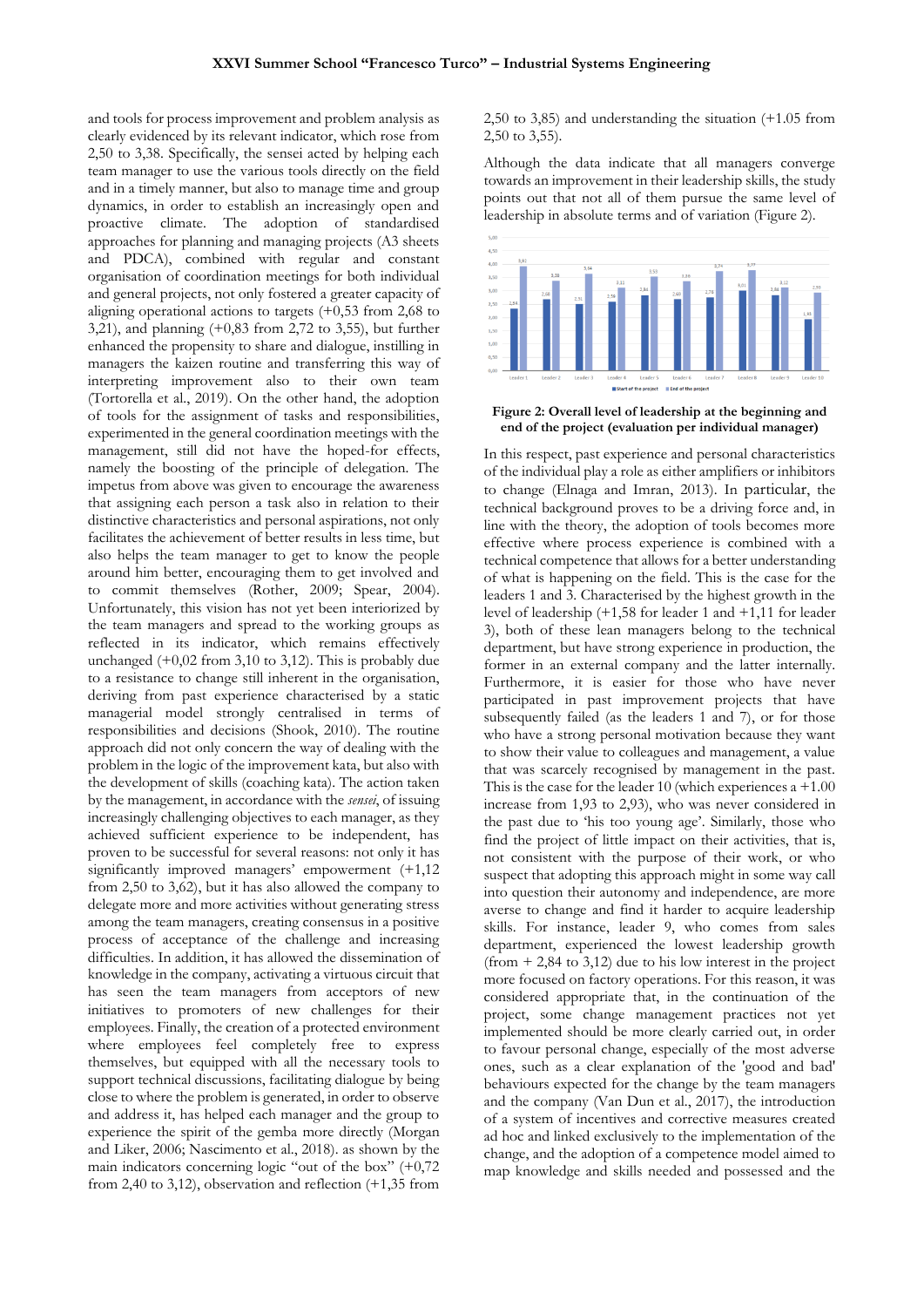related gaps, ex ante, at the beginning of the project and at its end. In line with this last aspect, it emerges the need to develop in the near future not only on-the-job training through sensei, but also one-to-one growth paths aimed at covering the detected competence gaps. Finally, alongside communication of results, which up to now has perhaps been too detached and not always constant, it will be necessary to emphasise the celebratory perspective of the change results, so as to 'freeze' the new practices in new habits and methods, replacing the old ones, in order to proceed to their 'crystallisation' into new principles, values and basic assumptions.

#### **6. Conclusions and further developments**

The adoption of lean management principles once again proved to be successful for the improvement of company performance, which does not only concern time, costs and quality, but also new skills and competences acquired by the staff. In the project presented in this article, the operational results obtained were very significant, but we did not want to talk about them because our interest was to highlight the benefits of adopting lean management principles, related to the skills of individuals and especially to the increase of leadership. The case taught us that leadership can be nurtured and enhanced through specific methods aimed at learning and developing his skills. In this respect, the sensei and the company management play an essential role, the former as a guide, methodological support and motivator, the latter as a behavioural example to be emulated. Although, the proposed set of lean management principles does not necessarily imply the full development of leadership capabilities among managers under any circumstances, as each context plays a key role in influencing the benefits arising from the intervention of a lean sensei. In this regard, it would be appropriate to analyse different work fields, so as to understand the crosssectoral applicability of the mentioned practices. Similarly, we have also learned from this application that the experience and sensitivity of each individual characterises his predisposition to leadership. This is why in every improvement project the continuous presence of the management and a trainer combined with open and transparent communication is not enough, but in order to activate the cultural change, especially of the "resistants", it is necessary to adopt specific actions of change management. In any case, if the management of a company truly adopts lean thinking, thus embracing the logic of continuous improvement, it will not struggle to readjust the leadership development approach, refining it in accordance to the criticalities detected.

#### **References**

Aij, K. H., and Teunissen, M. (2017). Lean leadership attributes: a systematic review of the literature. *Journal of health organization and management*. 31 (7/8), pp. 713-729.

Aij, K. H., Visse, M., and Widdershoven, G. A. (2015). Lean leadership: an ethnographic study. *Leadership in Health Services*. 28 (2), pp. 119-134.

Albrecht, S. L., and Andreetta, M. (2011). The influence of empowering leadership, empowerment and engagement on affective commitment and turnover intentions in community health service workers. *Leadership in health services*. 24(3), pp. 228-237.

Ballé, M. (2017). Lean Leadership*.* In: Netland, T. H. and Powell, D. J. (Eds.). *The Routledge Companion to Lean Management.* Taylor and Francis, New York, pp. 34-43.

Ballé, M., Chartier, N., Coignet, P., Olivencia, S., Powell, D., and Reke, E. (2019). *The Lean Sensei*. Lean Enterprise Institute Inc.

Bass, B. M., and Avolio, B. J. (1993). Transformational leadership and organizational culture. *Public administration quarterly*. pp. 112-121.

Bozdogan, K., Milauskas, R., Mize, J., Nightingale, D., Taneja, A., and Tonaszuck, D. (2000). Transitioning to a Lean Enterprise: A Guide for Leaders. *Volume III, Roadmap Explorations*. p.53.

Delbridge, R., Lowe, J., and Oliver, N. (2000). Shopfloor responsibilities under lean teamworking. *Human relations.* 53(11), pp. 1459-1479.

Dennis, P. (2006). *Getting the right things done: a leader's guide to planning and execution*. Lean Enterprise Institute, New York.

Doeleman, H. J., Ten Have, S., and Ahaus, K. (2012). The moderating role of leadership in the relationship between management control and business excellence. *Total Quality Management & Business Excellence*, 23(5-6), pp. 591-611.

Dombrowski, U., and Mielke, T. J. P. C. (2013). Lean leadership–fundamental principles and their application. *Procedia CIRP*, 7, pp. 569-574.

Dyer Jr, W. G., and Wilkins, A. L. (1991). Better stories, not better constructs, to generate better theory: A rejoinder to Eisenhardt. *Academy of management review*, 16(3), pp. 613-619.

Elnaga, A., and Imran, A. (2013). The effect of training on employee performance. *European journal of Business and Management.* 5(4), pp. 137-147.

Emiliani, M. L., and Stec, D. J. (2005). Leaders lost in transformation. *Leadership & Organization Development Journal*. 26(5), pp. 370-387.

Fujio C. (2006). "Hitozukuri and Monozukuri", a special lecture for the 10th anniversary of Toyota Motor Vietnam. Hanoi, Vietnam, October.